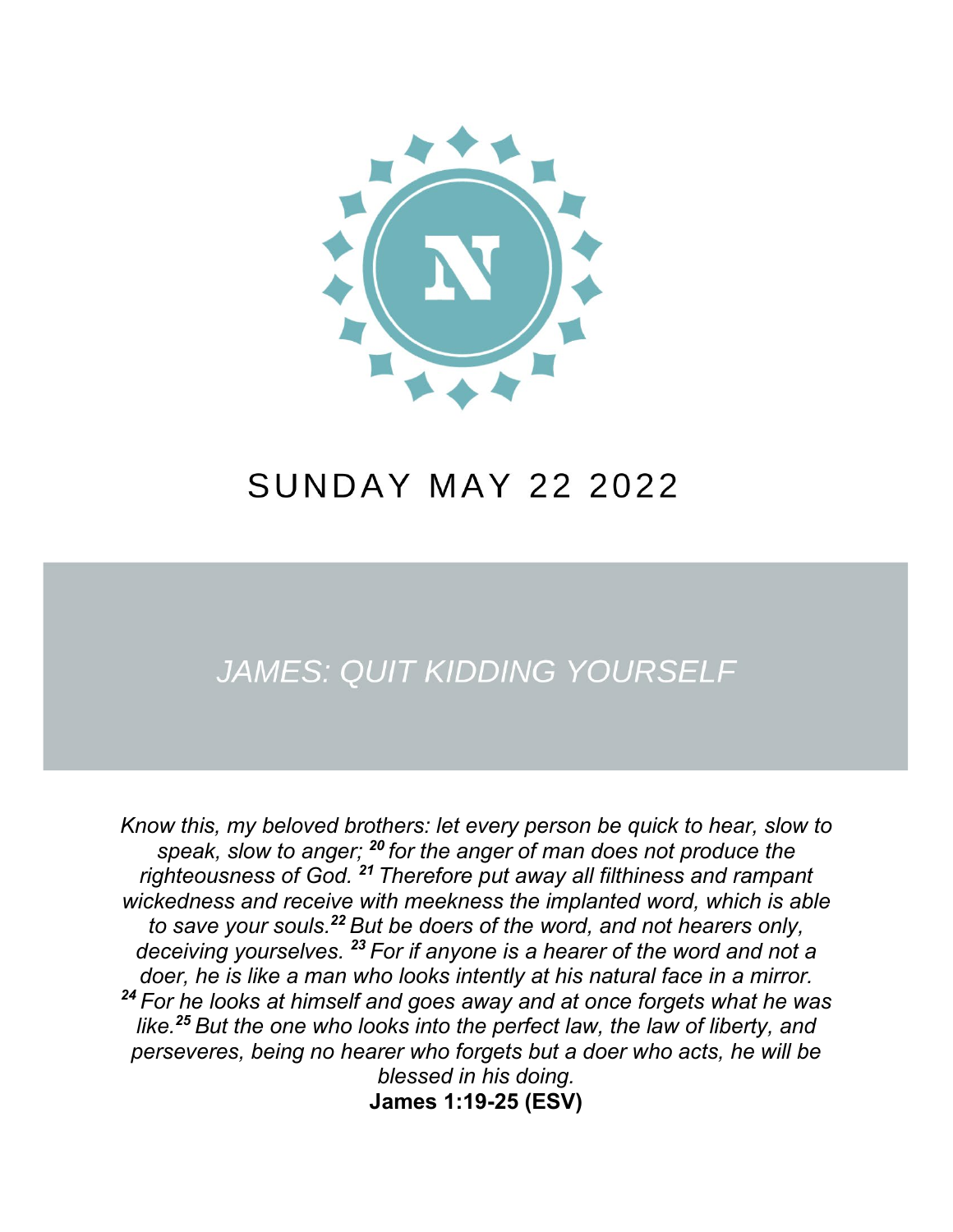## **JAMES: QUIT KIDDING YOURSELF**

## **TO GROW INTO SPIRITUAL MATURITY…**

## **1. I MUST RECEIVE GOD'S WORD**

*<sup>19</sup>Know this, my beloved brothers: let every person be quick to hear, slow to speak, slow to anger; <sup>20</sup> for the anger of man does not produce the righteousness of God. <sup>21</sup> Therefore put away all filthiness and rampant wickedness and receive with meekness the implanted word, which is able to save your souls.* **~ James 1:19-21 (ESV)**

*All Scripture is breathed out by God and profitable for teaching, for reproof, for correction, and for training in righteousness, <sup>17</sup> that the man of God may be complete, equipped for every good work.* **~ 2 Timothy 3:16 (ESV)**

## **2. I MUST RESPOND TO GOD'S WORD**

#### **Memory Verse**

*<sup>22</sup> But be doers of the word, and not hearers only, deceiving yourselves.* **~ James 1:22 (ESV)**

## **3. I MUST REFLECT ON GOD'S WORD**

*<sup>23</sup> For if anyone is a hearer of the word and not a doer, he is like a man who looks intently at his natural face in a mirror. <sup>24</sup> For he looks at himself and goes away and at once forgets what he was like.* **~ James 1:23-24 (ESV)**

*But the one who looks into the perfect law, the law of liberty, and perseveres, being no hearer who forgets but a doer who acts, he will be blessed in his doing.* **~ James 1:25 (ESV)**

#### **Three Ways to Reflect in the Word Of God:**

- Read It (*Who looks into the perfect law*… verse 25)
- Review It (And perseveres in it... Verse 25)